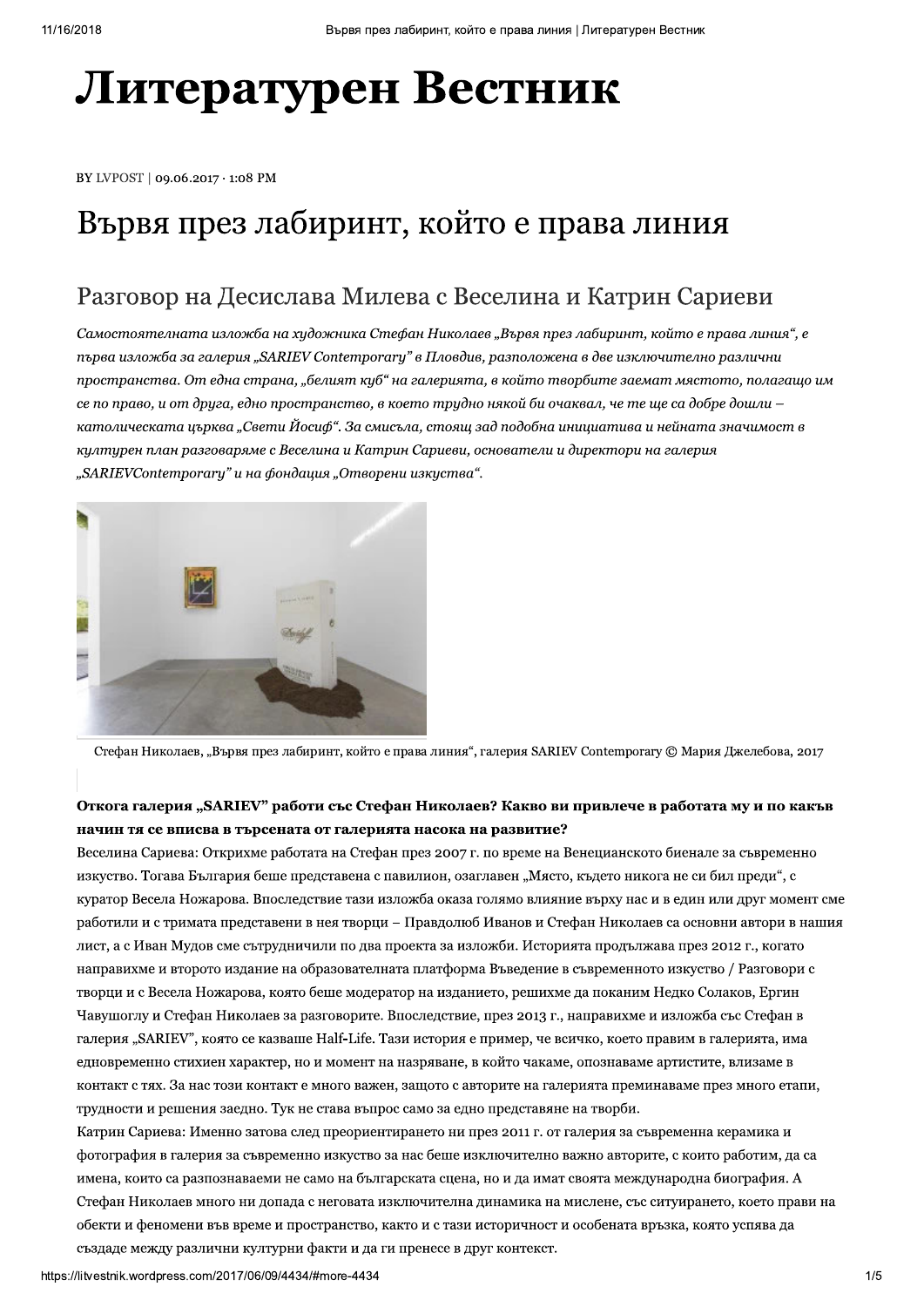#### Вървя през лабиринт, който е права линия | Литературен Вестник

В. С.: Да, съотнасянето на културологични символи с личния живот и с личната история и сегашния момент е много характерно за Стефан. Така например коментира културологичният смисъл на пушенето през личността на художника тук и сега. Това го виждаме както при запалката Dupont, която беше на Венецианското биенале през 2007 г., така и през кутията Davidoff, която е представена в изложбата в момента. При него още от ранния му период на творец има и едно усещане за край, за изчерпване, затова и много от творбите му от неон, например "Вървя през лабиринт, който е права линия", "No way" или "Last lost lust" звучат почти като сентенции, изковани в камък. Има и една помпозност при него, но тя е лека, игрива и с голяма доза самоирония. Неговите произведения може да ти казват нещо, което не искаш да чуеш, но го чуваш, усмихвайки се.



Стефан Николаев, "Вървя през лабиринт, който е права линия", галерия SARIEV Contemporary, църква "Свети Йосиф" © Мария Джелебова, 2017

## Как се случи сътрудничеството с католическата епархия? От кого дойде инициативата и колко време работихте по нея, преди тя да придобие тази конкретна форма?

К. С.: Нещата тук са малко смесени. Изборът на църквата "Свети Йосиф" не е случаен. Тази църква е част от духовния, цивилизаторски, културен модел на Пловдив, започнал още от 19. век, който в никакъв случай не може да бъде обособен само в рамките на едно Българско възраждане или само в рамките на Османската империя. Това е един европейски модел. И това е много важно да се подчертае, за да се разбере как работата на Стефан Николаев се вписва в този контекст. Самата църква "Свети Йосиф" олицетворява този модел, защото тя е построена като част от френския девически католически колеж "Свети Йосиф", основан от монахините йосифинки в Пловдив през 1899 г. Момичетата там са получавали освен религиозно възпитание и много светски умения. Същевременно пърквата е функционирала като едно много важно културно средище с просветителски характер. Същото се отнася и за мъжкия католически колеж "Свети Августин". Те създават един модел на образование в Пловдив с европейски характер, в който духовните дейности са съчетани и със спорт и с въведение в обществото, изобщо с всички умения, които трябва да притежава един млад човек, за да се почувства европеец и част от едно цивилизовано общество. Именно това разбиране за културата като съвкупност от различни измерения, свързани както с цивилизаторски принципи, така и с обмен и с едно натрупване на стойности, е много важно. Когато през 2013 г. направихме първото печатно издание на Алтернативната карта на Пловдив, включихме църквата "Свети Йосиф" в маршрут "Религии", защото тя за голяма част от пловдивчани е напълно непозната, с изключение на хората от католическата обшност, а носи една странна, преплиташа се и според мен символична история. По времето на комунизма нейната дейност беше прекратена и понеже по онова време Техническият университет, който е в нейно съседство беше медицинска академия, църквата функционираше като част от катедрата по анатомия и нещо като морга. Това наследство е останало от тези мрачни, средновековни времена на комунизма. Да, българското Средновековие е бих казала до голяма степен комунизмът.

В. С.: Нека тук отбележа, че ние никога не правим неща самоцелно, те винаги са свързани с други наши проекти и с Пловдив. Сега може да изглежда странно, че сме направили подобна изложба в църква, но когато вземеш под внимание цялата история на мястото и различните сътрудничества с други пловдивски църкви по наши проекти в рамките на фестивала Нощ/Пловдив и фондация "Отворени изкуства", нещата добиват по-конкретно измерение. Но нека направим историята по-кратка. Ние с Катрин подхождаме много различно. При нея подходът е исторически, нещо, което аз много уважавам, но моят подход към пространството на църквата и представянето на творби в нея е малко по-визуален. Вярвам, че съвременното изкуство може да даде много различни перспективи за съществуването на човека, да провокира неговото осъзнаване и като гражданин, и като индивид и да предизвика една хуманност в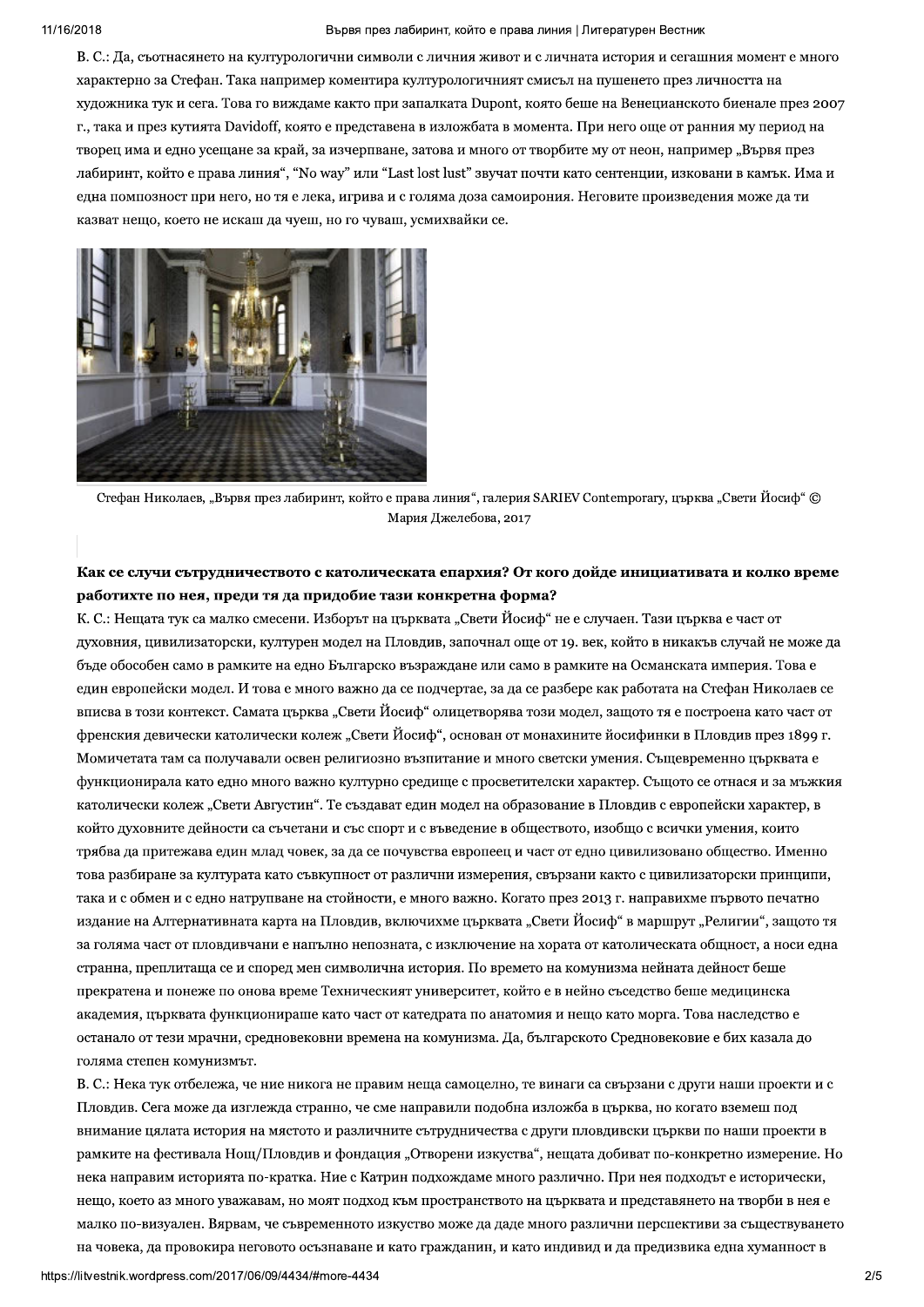#### Вървя през лабиринт, който е права линия | Литературен Вестник

него, затова и тези обеми в църквите са ми много интересни за представяне на изкуство. От две години насам обикалям и търся пространства, но тази година вече придобих самочувствие и сила да направя подобна изложба. Първо започнах да усещам, че може би сега е моментът, заради работата на Стефан, който през 2010 г. имаше изложба, озаглавена Holy Spirit Rain Down в две реставрирани църкви, превърнати в център за съвременно изкуство в Шел, Франция, а някои от неговите творби като тези черепи и свещници говорят много за края на живота, за духовното, подтикват към едно преосмисляне на това какво си бил, какво си правил. И от друга страна, вече съвсем придобих самочувствие да направим тази среща с католическата епархия, след като видях конкретните творби на Стефан за изложбата в галерия "SARIEV". Той ми представи някъде края на февруари концепцията и заглавието и аз го попитах директно дали иска да направим изложба и на друго място и той се съгласи. Едва тогава отидох на среща с отец Стефан Манолов. Разговорът беще сложен и деликатен, защото ние първо попитахме дали имат интерес, дали бихме могли да видим църквата, дали там би било добре да направим нещо. Впоследствие му представихме творчеството на Стефан, творбите и чак тогава той прецени, че те имат място в църквата. Искам да подчертая, че отец Манолов е много отворен човек, а самата католическа пърква се възприема като институция в лържавата, а не като нещо отделно от нея, и тя в момента действа именно като такава. В този смисъл намерихме разбиране и ни беше оказано пълно доверие при процеса на инсталация на изложбата, който също беше много деликатен. Първо направихме снимки с фотограф, после трябваше да изнесем всички пейки, да получим разрешение за преместването на различни обекти, разположени около олтара, и накрая да получим и ключовете. Именно и заради пълното доверие, което ни оказват, вече водим разговори за нови изложби и проекти там.



Тур от галерия SARIEV до църквата "Свети Йосиф" по време на откриването на "Вървя през лабиринт, който е права линия", самостоятелна изложба на Стефан Николаев, © Лина Кривошиева, 2017

## Храмът е по естество място на традиции. Такова е най-често и изкуството, което днес можем да открием там. Как се осъществява в подобен контекст връзката с едни съвременни творби и артист като Стефан Николаев, чиято работа често е в разрез с традиционните форми на изкуство? Има ли място за диалог?

К. С.: Стефан Николаев специално подбра и направи творбите за пространството на църквата. Организирахме няколко посещения с него, за да огледа пространството и да се установи връзка. Но като цяло неговите творби се вписват чудесно в това сакрализирано пространство, въпреки че са творби на съвременното изкуство.

И двете медии, тази на съвременното изкуство и тази на църквата като пространство, като внушение, като излъчване, се вплитат една в друга. Но аз мисля, че едно пространство каквото е църквата само по себе си носи освен религиозната конотация и натовареност, идеята за светлината, за прочита отвъд, за издигането на човека чрез изкуството, за намирането на нещата отвъд видимото. И мисля, че по този начин съвременното изкуство в пространството на една църква би могло да се прочете по съвсем друг начин т.е. да не се гледа само като някакъв тип провокация, било то на ниво сетива или интелектуална, а да се погледне и като духовна провокация към самия човек. Мисля, че това е шанс за съвременното изкуство.

В. С.: Да, ние сме свикнали да представяме творбите в прословутия "бял куб", в който се осъществява една тотална изолираност от всичко, той е безбожен, съвършен, там всичко е възможно, всяка тема може да бъде докосната. Какво ли не сме виждали в подобни изложбени пространства. В този смисъл това, което правим сега, е една малка културна революция, защото църквата не е място, където всичко можеш да покажеш и се изисква повече деликатност в подхода. Мисля, че тази изложба е и нашата реакция по някакъв начин към едно уморяване към тази идея в изкуството, че какво ли не е възможно да покажеш, колко големи скулптури, творби с животни, с части от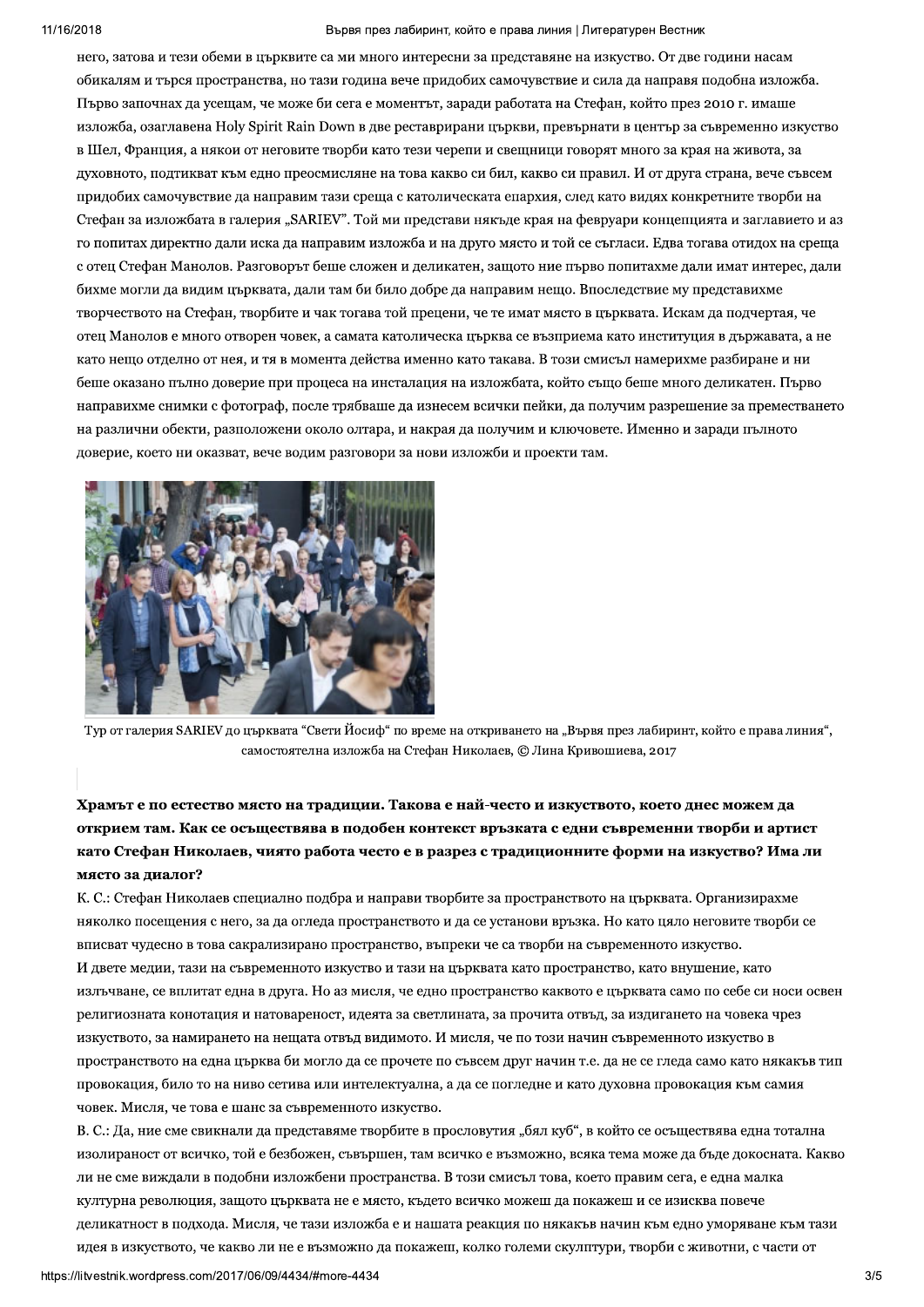#### 2018 **Вървя** я през лабиринт, които е права линия | Литературен Вестник

човешко тяло. Не съм против тях, но смятам, че имаме нужда да погледнем и малко по-сериозно към изкуството, а църквата внушава уважение. И в един момент чисто политически и социално, дори в глобален план е важно да започнем да вярваме в едни стойности, които идват с изкуството. Този акт на създаване трябва да бъде над всичко друго, което е в системата на изкуството. Дори и във Венецианското биенале тази година го имаше това усещане, тази идея за изкуството над всичко. На за нас е много важна както работата с църквата и с художника, така и работата с публиката, която ще влезе там и ще възприеме творбите по един специфичен начин.

#### А какви реакции срещнахте от страна на публиката?

К. С.: Мисля, че хората се зарадваха. Според мен сблъсъкът с едно друго пространство ги обогати изключително много. Забелязах хора, които бяха въодушевени, други – респектирани, поглеждащи на всичко по един нов начин, преосмисляши нешата.

В. С.: Аз също не се сблъсках с негативна реакция. Беше емблематично това шествие, което направихме по време на откриването на изложбата, от галерията към църквата, това "ходене в лабиринт" с една много разнородна публика, в която имаше реакции на изненада и коментари като "каква е тази църква, ние защо не знаем, че тя съществува" дори на хора от Пловдив.



Стефан Николаев, "Вървя през лабиринт, който е права линия", галерия "SARIEV Contemporary", църква "Свети Йосиф", от ляво на дясно: Катрин Сариева, Веселина Сариева, отец Стефан Манолов, Стефан Николаев © Лина Кривошиева, 2017

## Кое ви накара днес, в този труден контекст на съвременното визуално изкуство в България, да се впуснете в подобен проект? Обикновено подобни инициативи в Западна Европа идват от големи музеи, от Министерството на културата даже.

опошляване, което се сл<br>което ни мотивира пове<br>попиташ дали може да с<br>https://litvestnik.wordpress.com/201 В. С.: С това се занимаваме 13 години вече, като погледнеш и фестивала Нощ/Пловдив през септември и Алтернативната карта. Стремим се да оформим едно поле на действие, най-общо казано, да създаваме обстоятелства, пространства, ситуации, възможности не само за нас, но и за всички останали. И за да го направиш това, трябва да бъдеш упорит, мечтател, но и да бъдеш много щедър и да споделиш това пространство. С тази изложба в църквата се надявам да спомогнем за развитието й като културен център и да направим други проекти заедно, защото виждам, че желание има. Много се възмущавам, когато срещам хора, които не разбират етиката на този процес. колко е деликатен, колко внимателно и търпеливо трябва да се подхожда, за да се реализира един подобен проект. Отначало, още преди да се открие изложбата, като се дочуваше, че ще правим нещо в църква, имаше разни "искаме и ние", но като влезнаха в пространството, си дадоха сметка, че това не е лесна работа, че не можеш да го използваш просто като място за събития, че не всичко е възможно да се случи и трябва един определен подход. Но от друга страна смятам, че можем да го създаваме, защото в крайна сметка така се изгражда гражданското общество и демокрацията, чрез свободното свързване на хора, обособяването на нови територии. По същия начин работим и върху това да покажем едно друго лице, един друг културен смисъл на улица "Отец Паисий", която е една периферна улица, в опозиция на Главната в Пловдив. И както от един частен бизнес може да се оформи едно място, като мястото на дюнерите на Главната в Пловдив например, което години наред е в една от уличките й, така място на културата на улица "Отец Паисий" може да се оформи с един фестивал. Трябва да има противовес на това опошляване, което се случва в последните години, едно ново и различно създаване на места и пространства. Това е, което ни мотивира повече от самите възможности. Питали са ме: "Веси, не можеш ли да измислиш нещо, после да попиташ дали може да стане и тогава да тръгнеш да го правиш?" И аз отговарям: "Не, защото нищо няма да